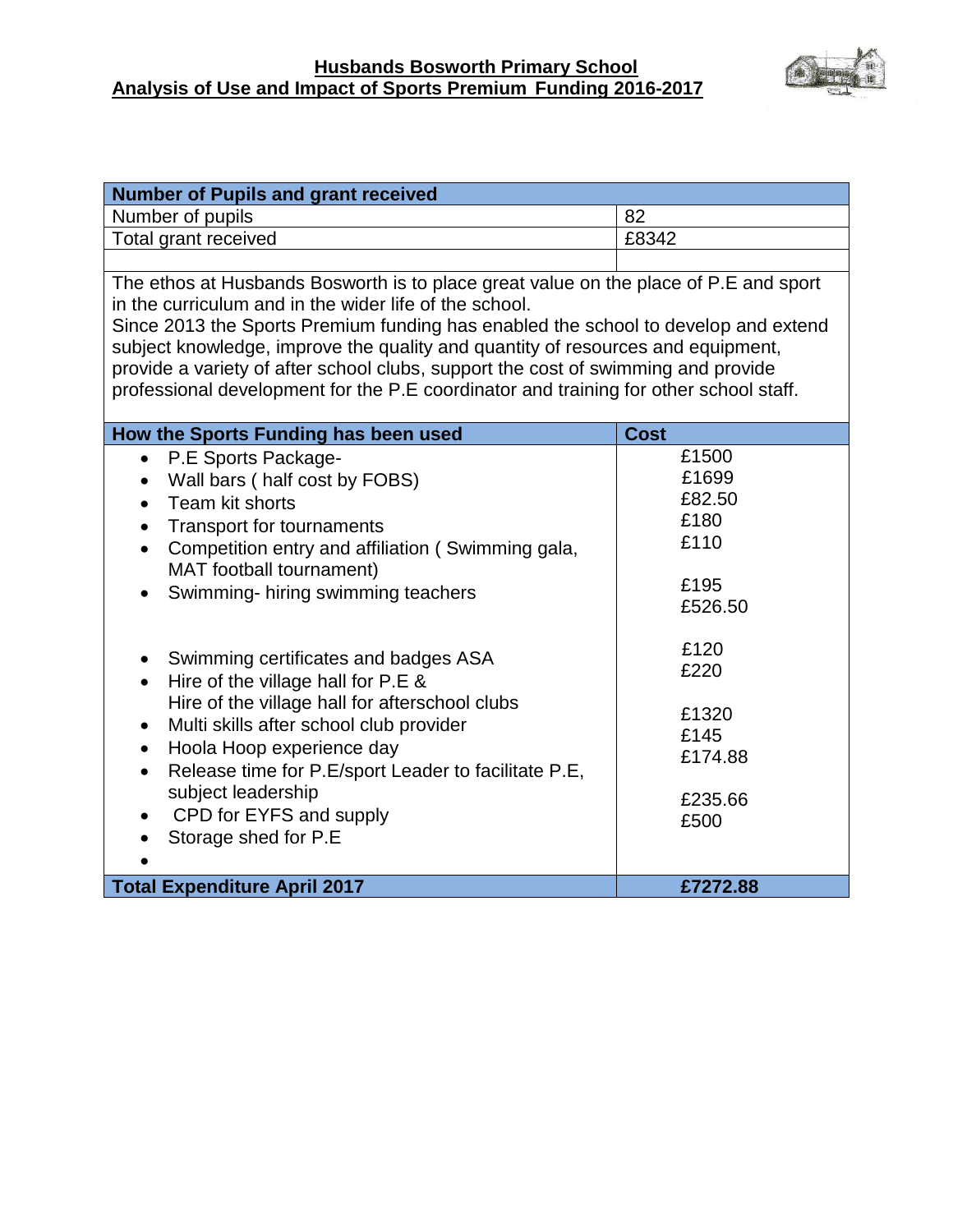

## **Impact of PE and Sports Grant**

#### **Increased participation in high quality PE**

The provision of the PE and sports funding has contributed to the provision of high quality PE.

**Increased participation in high quality out of schools learning and increased Participation in high quality competition and performance**

| <b>Year Group</b> | % of pupils who have<br>attended an after<br>school club | % of pupils who have<br>represented the school<br>in inter-school<br>competitions |
|-------------------|----------------------------------------------------------|-----------------------------------------------------------------------------------|
| Y <sub>1</sub>    | 62%                                                      |                                                                                   |
| Y <sub>2</sub>    | 54%                                                      |                                                                                   |
| Y3                | 80%                                                      | 30%                                                                               |
| <b>Y4</b>         | 100%                                                     | 66.6%                                                                             |
| <b>Y5</b>         | 87.5%                                                    | 87.5%                                                                             |
| <b>Y6</b>         | 100%                                                     | 100%                                                                              |

**Total % for KS1 attendance 58 % in after school clubs** (82.5%) last years figures

### **Total % for KS2 attendance 92 % in after school clubs** ( 91%)last years figures

The school regularly attends many high quality competitions and tournaments : cross country, tag rugby, basketball, football,netball, dodgeball, sports hall athletics, athletics, swimming galas, rounders competitions and quick sticks

As the school is very close to a canal, it is essential that all children can swim up to 25m confidently. The sports funding has been used for additional swimming activities including: water confidence, water safety, improving stroke technique

| Year Group | % of pupils who can<br>swim 25 m |
|------------|----------------------------------|
| Y3         | $80\%$                           |
| <b>Y4</b>  | 83% **                           |
| Y5         | 73%                              |
| Y6         | $87.5\%$ *                       |

**\*1 pupil swim 15m \*\* I pupil 20m**